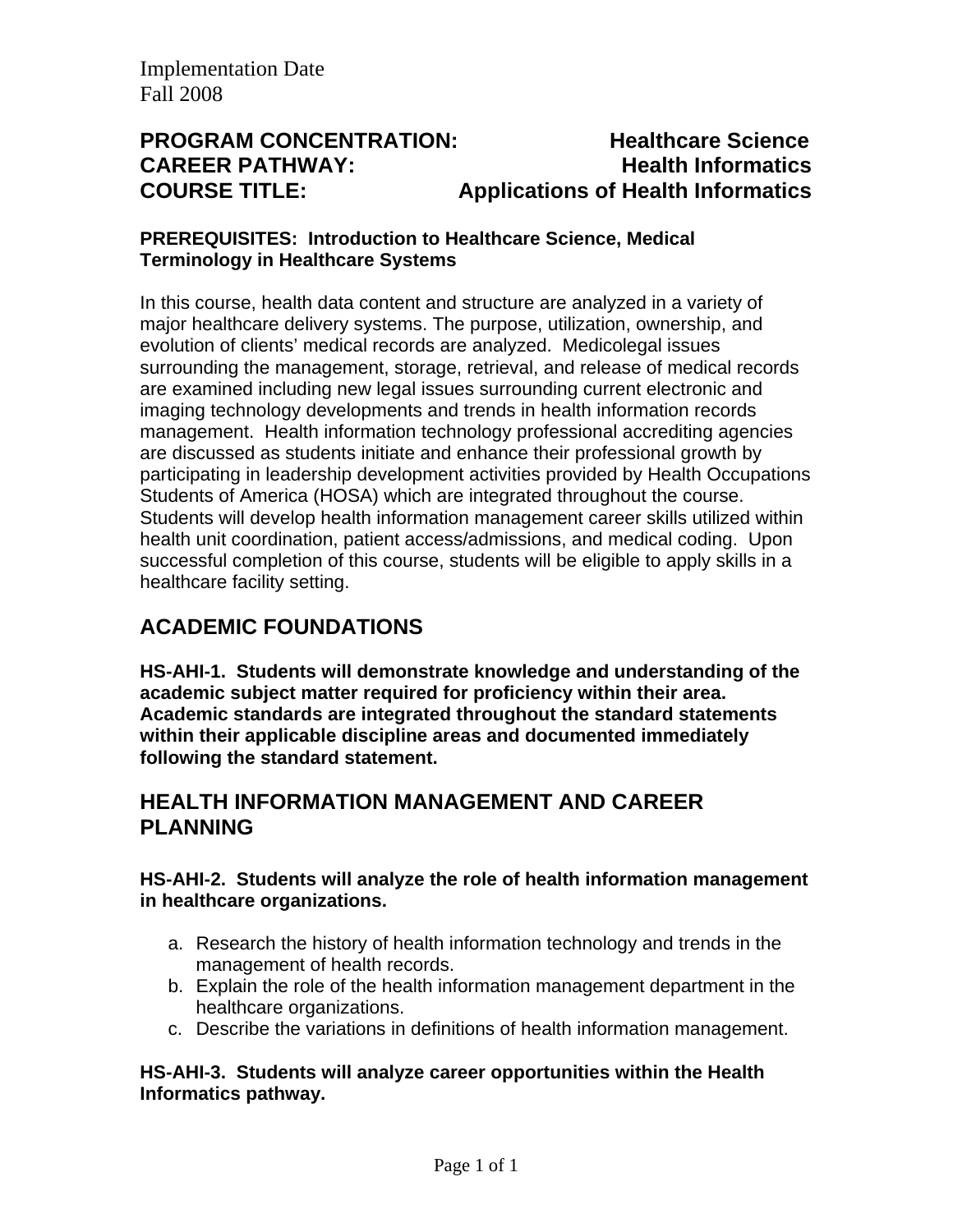- a. Describe the role of the health unit coordinator.
- b. Describe the role of the medical coder.
- c. Describe the role of the patient access representative.
- d. Describe the role of the health information manager/supervisor.
- e. Identify the credentialing processes necessary for health informatics careers to include licensure and certification.
- f. Describe nontraditional roles of health information professionals.
- g. Explore entrepreneurship and related opportunities within the health informatics pathway.

**HS-AHI-4. Students will engage in self-assessment, develop a detailed career plan, initiate portfolio development, and recognize the need for continuous self-assessment with goals modification in order to encourage personal and professional growth in the process of life-long learning.** 

- a. Plan and evaluate a career choice within the health informatics pathway, explain the educational/credentialing requirements, and identify various employment opportunities including career growth potential.
- b. Differentiate between a job and a career; professional networking and professional development; and a job application and a resume.
- c. Explore entrepreneurial opportunities within the health informatics pathway.
- d. Develop an individual career portfolio including a detailed career plan.

## **HEALTH DATA CONCEPTS**

**HS-AHI-5. Students will outline the evolution of a client's medical record and analyze the purpose, utilization, ownership, and the value of data contents**.

- a. Describe internal systems utilization of the medical record including encoders (coding purposes), transcriptions, and patient records/billing (medical records interfaces with billing) – patient access.
- b. Describe external systems that impact the revenue cycle for medical information (workers compensation, third party payers such as insurance, Centers for Medicaid and Medicare Services, TRICARE/Champus and others).
- c. Discuss the importance having a complete health record as related to regulatory agencies (Centers for Medicaid and Medicare Services, Joint Commission on Accreditation of Healthcare Organizations, Georgia Department of Human Resources) and the importance of continuously analyzing the record.
- d. Determine who has responsibility for completing each portion of the health record and differentiate between quantitative and qualitative analysis.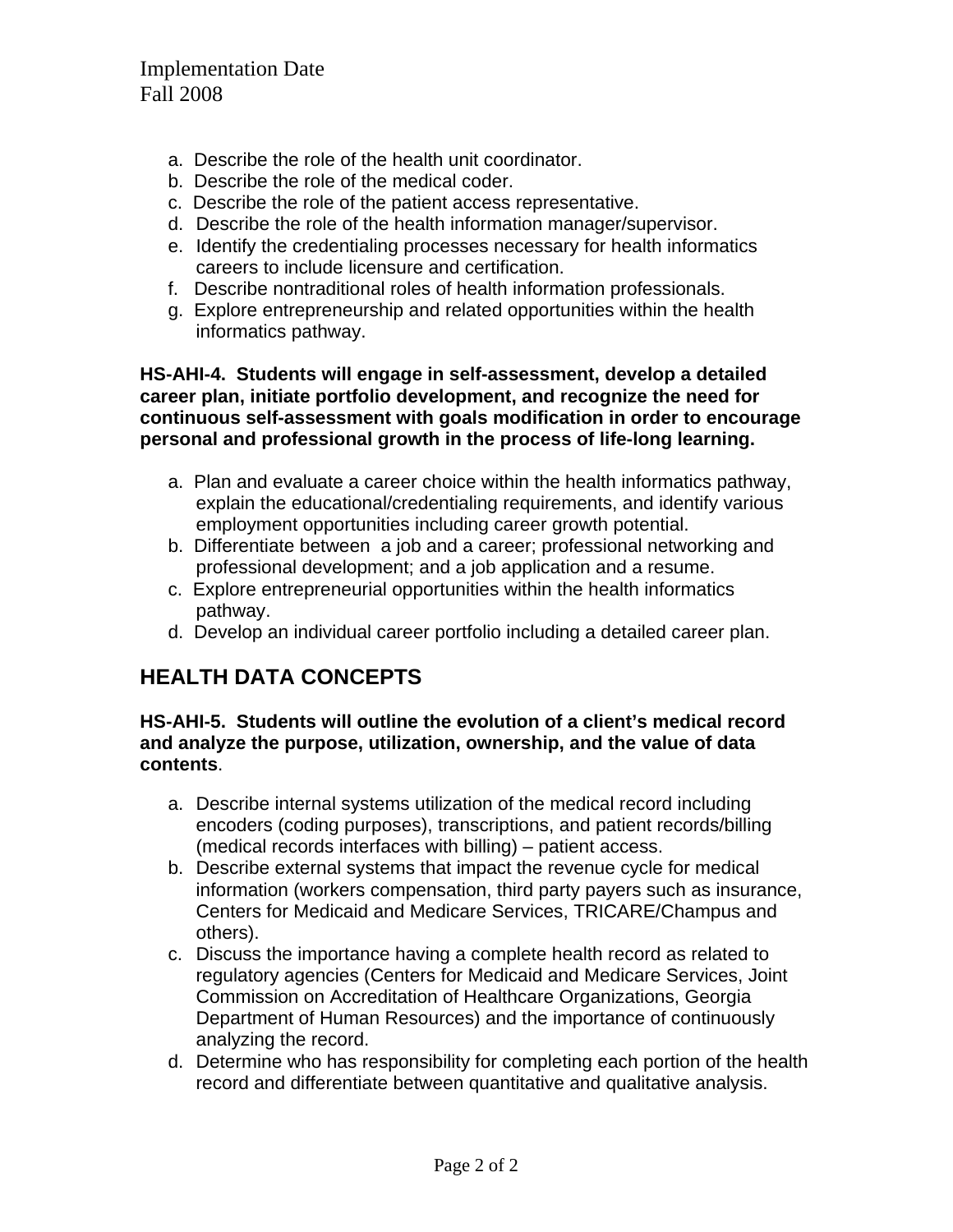### *ACADEMIC STANDARDS:*

*SSEF4. The student will compare and contrast different economic systems, and explain how they answer the three basic economic questions of: what to produce, how to produce, and for whom to produce.*

*SSEF2. The student will give examples of how rational decision making entails comparing the marginal benefits and the marginal costs of an action* 

## **MEDICOLEGAL PRINCIPLES AND RISK MANAGEMENT**

#### **HS-AHI-6. Students will analyze medicolegal concepts and risk management.**

- a. Differentiate between ethical and legal issues affecting the management of medical information.
- b. Identify federal, state, and private agencies associated with the regulation of medical information management and discuss the impact of each, including, but not limited to the following: Centers for Medicare and Medicaid Services (CMS), American Health Information Management Association (AHIMA), Occupational Safety and Health Administration (OSHA), Joint Commission on Accreditation of Healthcare Organizations (JCAHO), Georgia Department of Human Resources, Georgia Statutes and Judicial Rulings and Accreditation Association for Ambulatory Health Care (AAAHC).
- c. Identify the importance of following established medical records security protocol which follows legal guidelines for maintenance, storage/retention, transportation, and release of all client record's information*.*
- d. Discuss the following medicolegal concepts confidentiality, release of information, correction or amendment to medical records, patient's rights, and risk management.
- e. Distinguish between private and privileged information.
- f. State the ownership and apply the legal doctrine of privileged communication to the content of the medical record.
- g. Discuss the Health Insurance Portability and Accountability Act of 1996 and its impact on healthcare insurance coverage, medical records standards, and the medical administrator.
- h. Access client records while maintaining confidentiality and evaluating threats to confidential information.
- i. Maintain legal guidelines for documentation and releasing of all client records.
- j. Discuss methods healthcare systems use to provide risk management and quality assurance.
- k. Discuss the importance of healthcare research and demonstrate the ability to interpret a qualitative healthcare report containing statistics.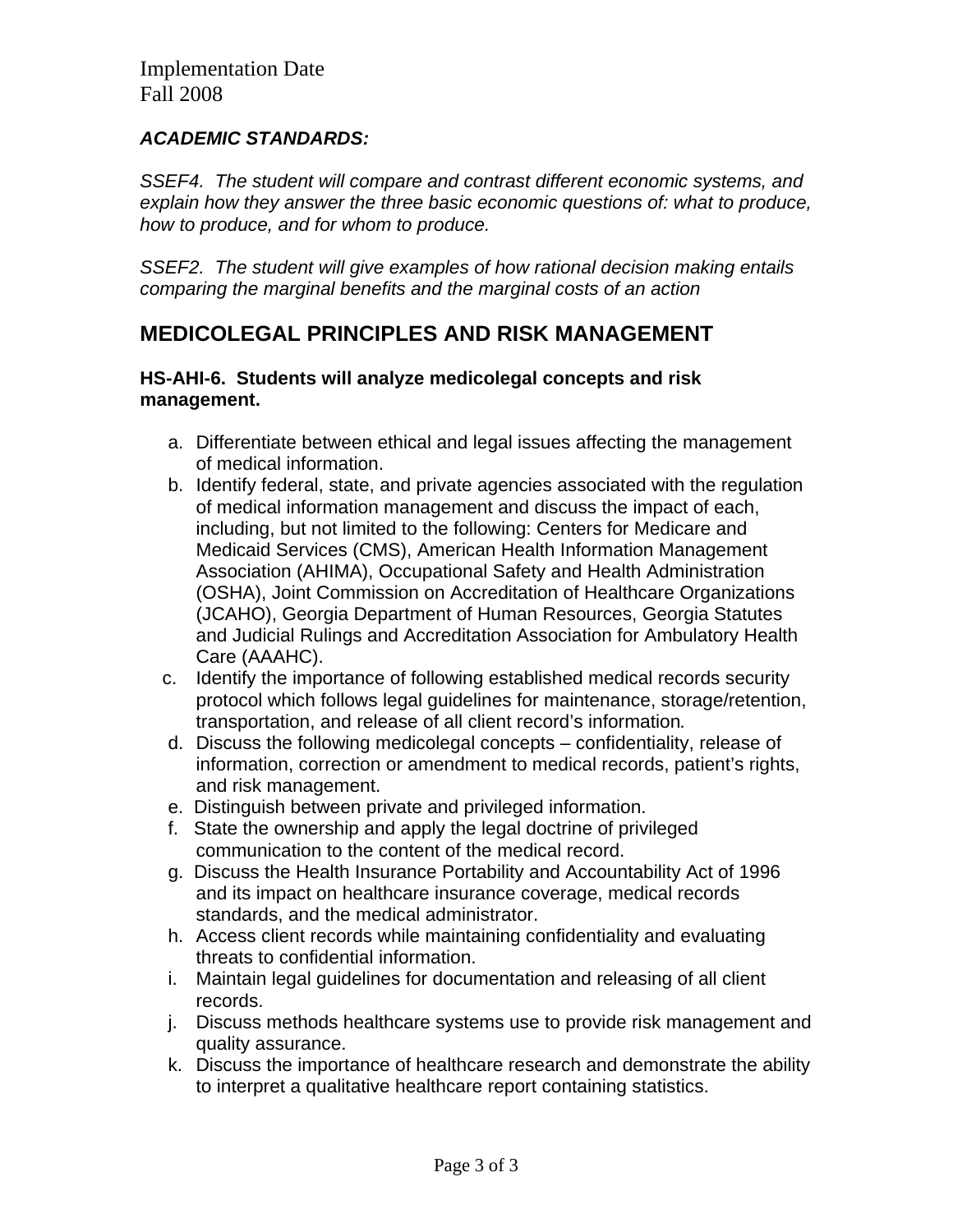- l. Discuss the function of the National Committee on Vital and Health Statistics (NCVHS).
- m. Explain Georgia's laws as they relates to healthcare based on scope of practice.

### *ACADEMIC STANDARDS:*

*SSEPF5. The student will describe how insurance and other risk-management strategies protect against financial loss.*

*ELA10LSV2(a). Assesses the way language and delivery affect the mood and tone of the oral communication and audience.*

ELA10RC3. The student acquires new vocabulary in each content area and uses it correctly.

*ELA9RL5. The student understands and acquires new vocabulary and uses it correctly in reading and writing.* 

## **COMMUNICATION TECHNOLOGY AND EQUIPMENT**

#### **HS-AHI-7. Students will demonstrate correct use of the telephone, fax, scanner, intercom, pager, and other office equipment**.

- a. Demonstrate how to manage the effects of a power outage on telephones and other office equipment.
- b. Demonstrate appropriate etiquette when utilizing the intercom, telephone, answering the patient's call signal, and dealing with complaints/ grievances.

## *ACADEMIC STANDARDS:*

*ELA11W3. The student uses research and technology to support writing.* 

*MM2P1. Students will solve problems (using appropriate technology)* 

*SCSh2. Students will use standard safety practices for all classroom, laboratory, and field investigations.*

*ELA10W1(a). Establishes a clear, distinctive perspective and maintains a consistent tone and focus throughout.* 

#### **HS-AHI-8. Students will recognize key elements in types of documentation on the medical record**.

a. Describe format and style of medical records (inpatient versus outpatient).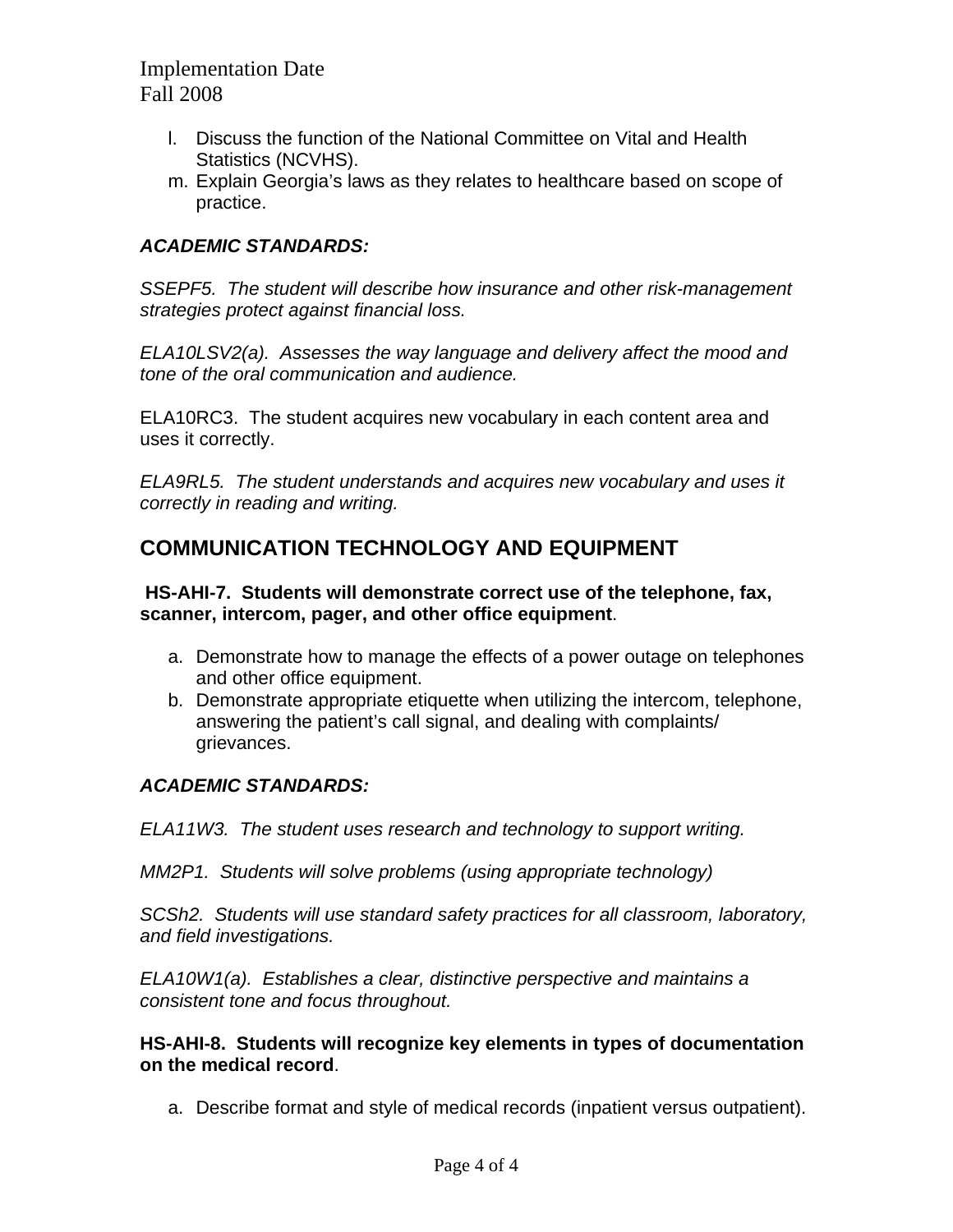b. Identify key or core documents in the health record.

#### **HS-AHI 9. Students will analyze different types of technical filing.**

- a. Demonstrate understanding of filing systems.
- b. Recognize what files need to be cross referenced.
- c. Explain the use of the computer for patient database files (master patient indexes).

#### **HS-AHI 10. Students will demonstrate an understanding of electronic health/medical records applications, maintenance, and storage**.

- a. Analyze trends in automated office communication systems and medical record maintenance including, but not limited to, electronic health records, digital signatures, and data capture methods.
- b. Discuss types of computerized patient care utilized to generate medical information/records included within diagnostic, treatment, and monitoring systems such as: Computer Assisted Tomography (CAT), Magnetic Resonance Imaging (MRI), Positron Emissions Tomography (PET), Ultrasound Imaging, arrhythmia monitoring, pulmonary monitoring, Obstetrical/Neonatal monitoring, fiber optics and laser treatment.
- c. Evaluate the advantages and disadvantages of technology use in patient care particularly the impact on Bioethics or the ethical issues that arise with advancements in technology.
- d. Demonstrate basic computer skills including entering data, correcting mistakes, and retrieving information stored in computer.
- e. Identify the statute of limitations on keeping various medical records (acute care versus mental health) and discuss its purpose.

## *ACADEMIC STANDARDS:*

*ELA11W3 – The student uses research and technology to support writing.* 

## **HEALTH UNIT COORDINATION**

#### **HS-AHI-11. Students will demonstrate understanding of the role of the health unit coordinator in obtaining supplies and services.**

- a. Discuss the functions of ancillary departments and demonstrate the procedures to process orders and obtain supplies/services from ancillary departments for unit based and/or patient use during regular operating hours and "off-hours" as indicated by each facility/laboratory utilized.
- b. Identify the purpose of and demonstrate the health unit coordinator's responsibilities as indicated by policy/procedures as specified by the clinical facility/laboratory utilized for each of the following: classification of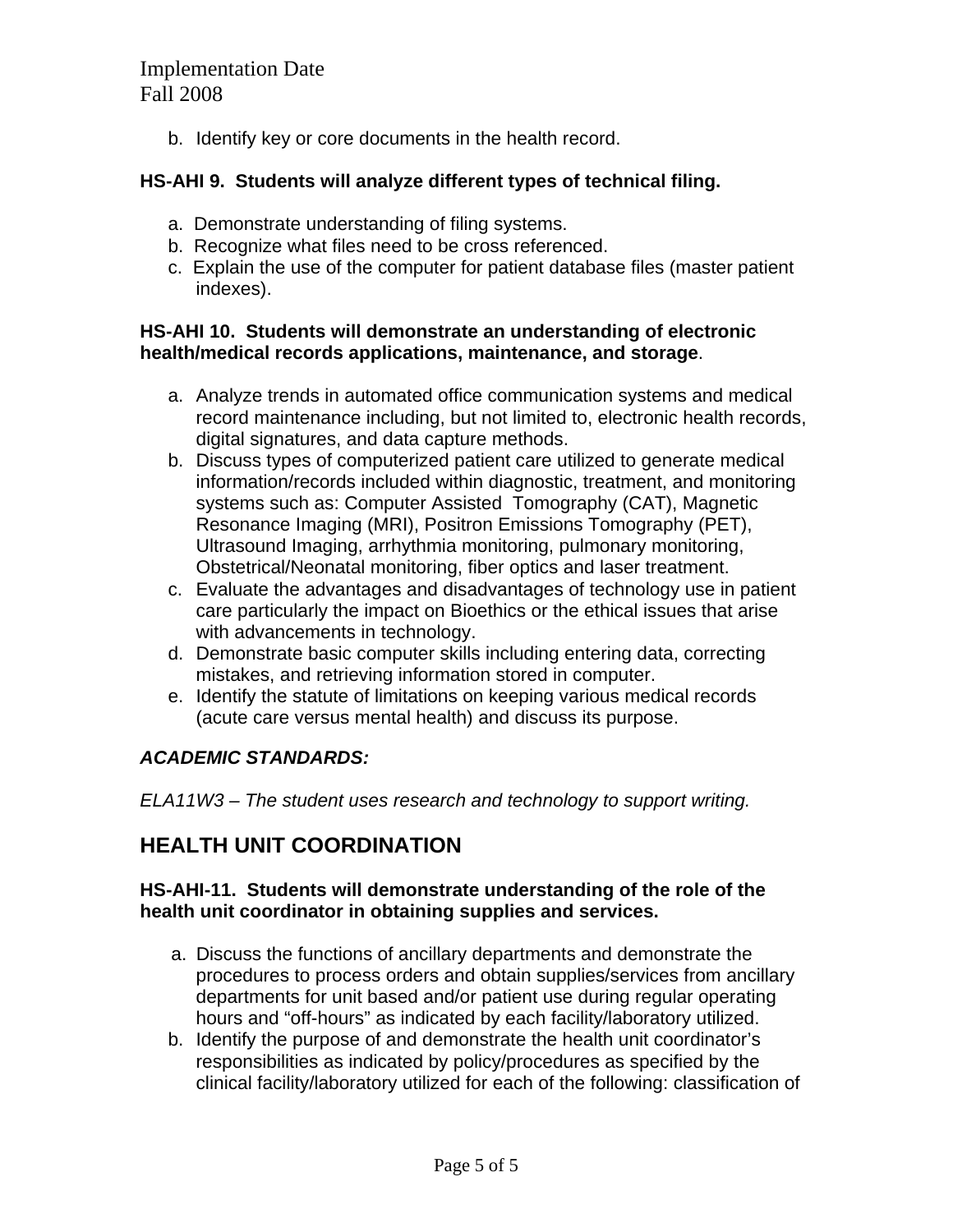patient acuity; maintenance of census; compiling patient and unit statistics; patient bed assignment; and posting informational materials.

- c. Analyze methods of indicating services and supplies used by each patient include tracking of services provided by outside agencies/personnel.
- d. Identify methods to ensure accuracy of accountability of patient charges.
- e. List the types of common diagnostic tests and the routine times they are performed.

### **HS-AHI-12. Students will demonstrate understanding of the role of the health unit coordinator/unit secretary in transcribing orders.**

- a. Identify and discuss all elements necessary for a complete physician's order.
- b. Discuss methods for indicating there are orders to communicate/transcribe and identify the utilized methods for each facility, unit, individual physician's office, or laboratory.
- c. Differentiate between routine orders and stat orders and include the primary differences in the health unit coordinator's role in processing and handling of each within the proper timeframe.
- d. Identify the components of medication administration records and demonstrate the health unit coordinator's role in compiling records as indicated by the facility's policies/procedures or in a laboratory simulation.

## *ACADEMIC STANDARDS:*

*MM2P1. Students will solve problems (using appropriate technology).* 

*SSEF2. The student will give examples of how rational decision making entails comparing the marginal benefits and the marginal costs of an action).*

*ELA10LSV1. The student participates in student-to-teacher, student-to-student, and group verbal interactions.* 

# **PATIENT ACCESS/ADMISSIONS**

### **HS-AHI-13. Students will demonstrate understanding of the role of the patient access representative.**

- a. Demonstrate how to register patients/admissions.
- b. Demonstrate accurate retrieval of payer information and verification of benefits eligibility.
- c. Calculate deductible, copay, HMOs, PPOs, and traditional insurance.

## *ACADEMIC STANDARDS:*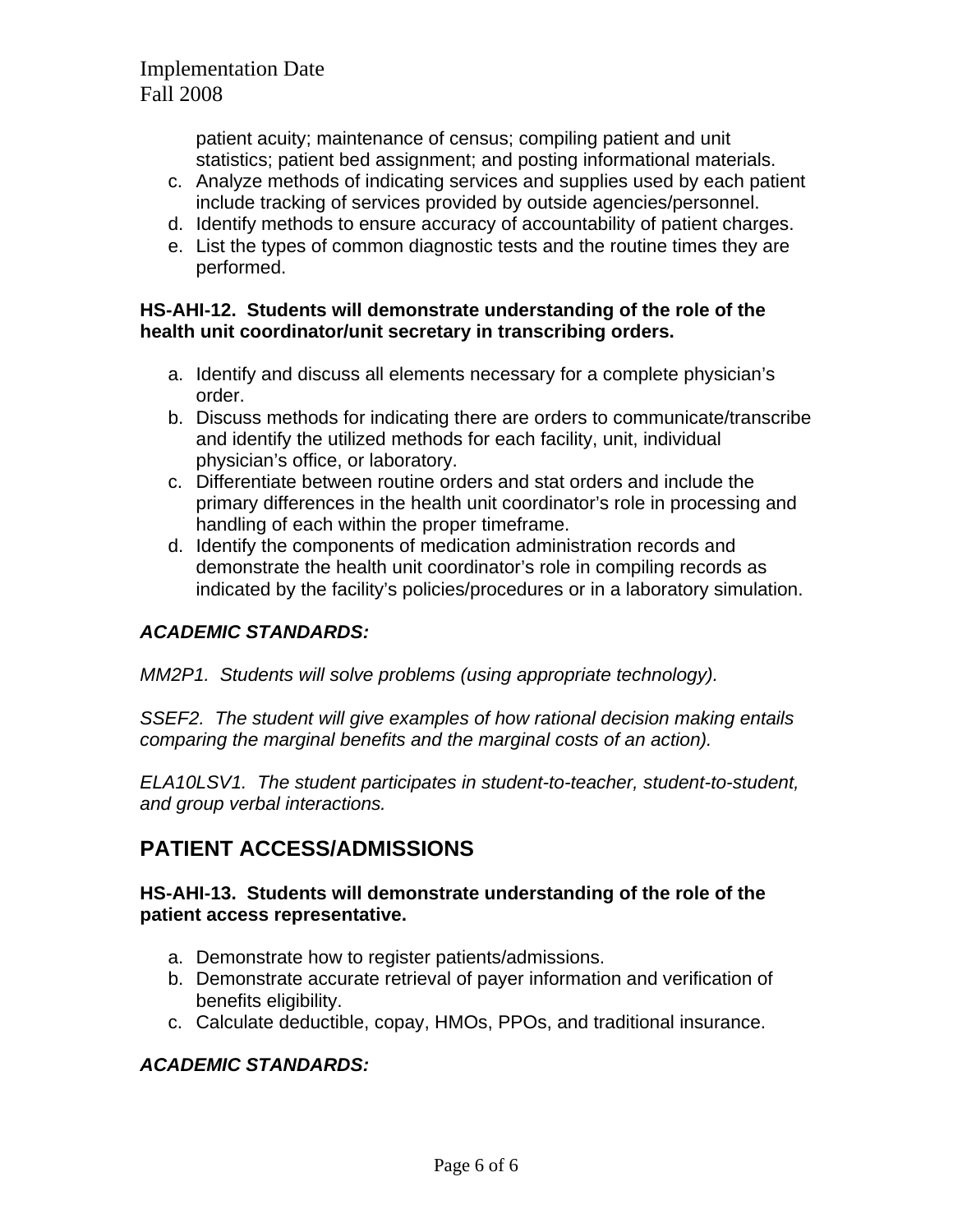*MM2P4. Students will make connections among mathematical ideas and to other disciplines.* 

# **MEDICAL CODING**

### **HS-AHI-14. Students will demonstrate understanding of the role of the medical coder.**

- a. Identify and apply math skills pertinent to medical coding including, but not limited to: interpret and record data on graphs, charts, and tables; demonstrate conversions between Roman and Arabic numerals, U.S. Standard time (Greenwich Mean Time) and Military time (24 hour clock); and apply conversion constants between metric and avoirdupois systems and within each system.
- b. Discuss the development of nomenclatures and uniform classifications systems and analyze their importance to coding accuracy.
- c. Differentiate between coding conventions and classifications.
- d. Recognize medical record coding terms, classifications, abstractions, and data elements.
- e. Define principle and secondary diagnosis.
- f. Discuss the impact of modifiers on reimbursements and common mistakes/omissions made by the medical coder, which creates delays in claims processing and reimbursement.
- g. Recognize the differences between International Classification of Diseases (ICD), 9th Revision, Clinical Modification (ICD-9-CM) diagnostic codes and Current Procedural Terminology (CPT) procedural codes, HCPS I, II III, DSM-IV, and a general understanding of ICD-10 concepts.
- h. Discuss Revenue Cycle Management and use of the Charge Master.
- i. Examine various forms used for billing.
- j. Identify resources (including internet websites) for coding updates, Georgia state specific guidelines, local medical review policies, and compliance issues.

## *ACADEMIC STANDARDS:*

*MM2P4. Students will make connections among mathematical ideas and to other disciplines.*

*MM2P3d. Use the language of mathematics to express mathematical ideas precisely.* 

*SSEPF5. The student will describe how insurance and other risk-management strategies protect against financial loss.* 

## **CTAE Foundation Skills**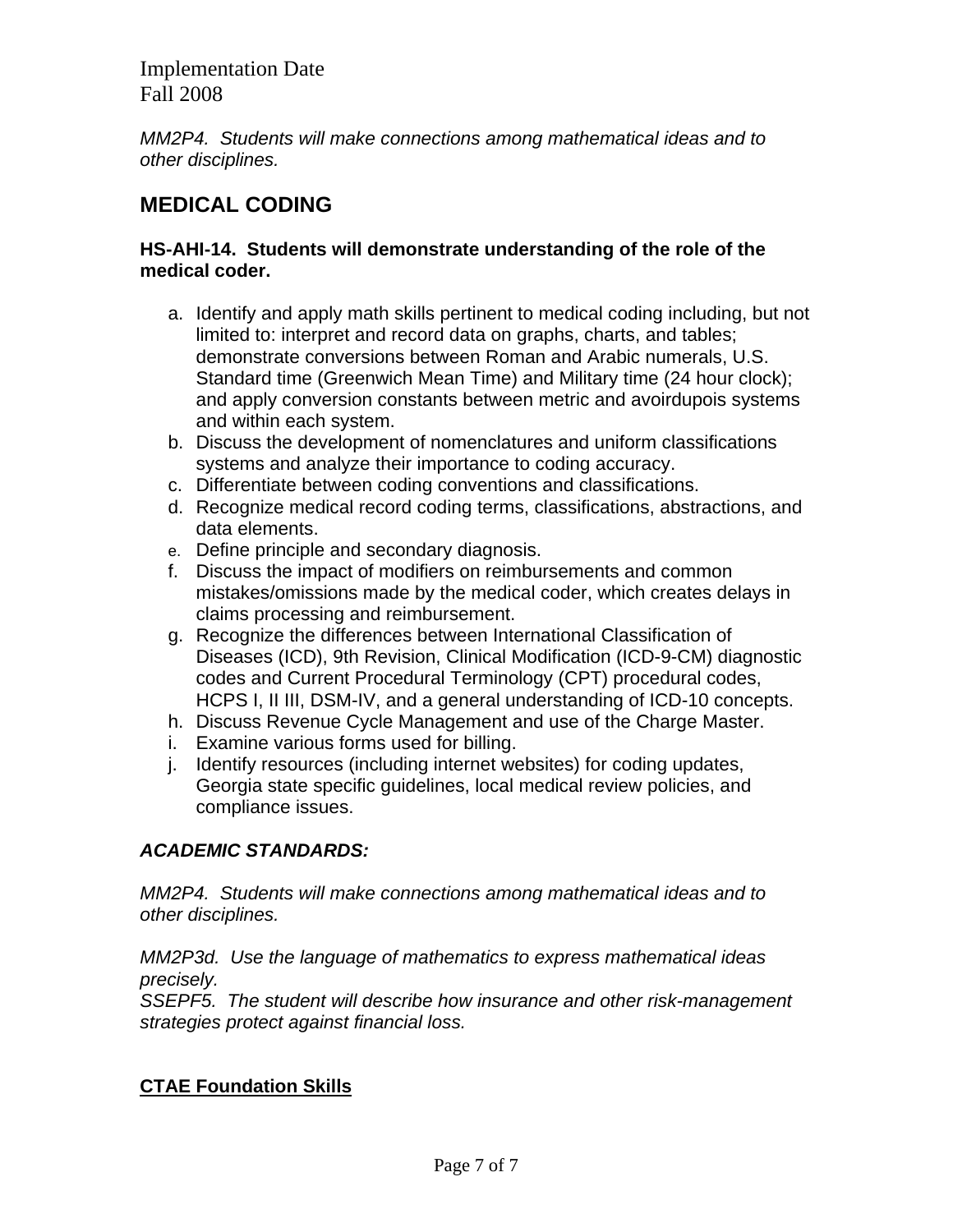The Foundation Skills for Career, Technical and Agricultural Education (CTAE) are critical competencies that students pursuing any career pathway should exhibit to be successful. As core standards for all career pathways in all program concentrations, these skills link career, technical and agricultural education to the state's academic performance standards.

The CTAE Foundation Skills are aligned to the foundation of the U. S. Department of Education's 16 Career Clusters. Endorsed by the National Career Technical Education Foundation (NCTEF) and the National Association of State Directors of Career Technical Education Consortium (NASDCTEc), the foundation skills were developed from an analysis of all pathways in the sixteen occupational areas. These standards were identified and validated by a national advisory group of employers, secondary and postsecondary educators, labor associations, and other stakeholders. The Knowledge and Skills provide learners a broad foundation for managing lifelong learning and career transitions in a rapidly changing economy.

**CTAE-FS-1 Technical Skills:** Learners achieve technical content skills necessary to pursue the full range of careers for all pathways in the program concentration.

- **CTAE-FS-2 Academic Foundations:** Learners achieve state academic standards at or above grade level.
- **CTAE-FS-3 Communications:** Learners use various communication skills in expressing and interpreting information.
- **CTAE-FS-4 Problem Solving and Critical Thinking:** Learners define and solve problems, and use problem-solving and improvement methods and tools.
- **CTAE-FS-5 Information Technology Applications:** Learners use multiple information technology devices to access, organize, process, transmit, and communicate information.
- **CTAE-FS-6 Systems:** Learners understand a variety of organizational structures and functions.
- **CTAE-FS-7 Safety, Health and Environment:** Learners employ safety, health and environmental management systems in corporations and comprehend their importance to organizational performance and regulatory compliance.
- **CTAE-FS-8 Leadership and Teamwork:** Learners apply leadership and